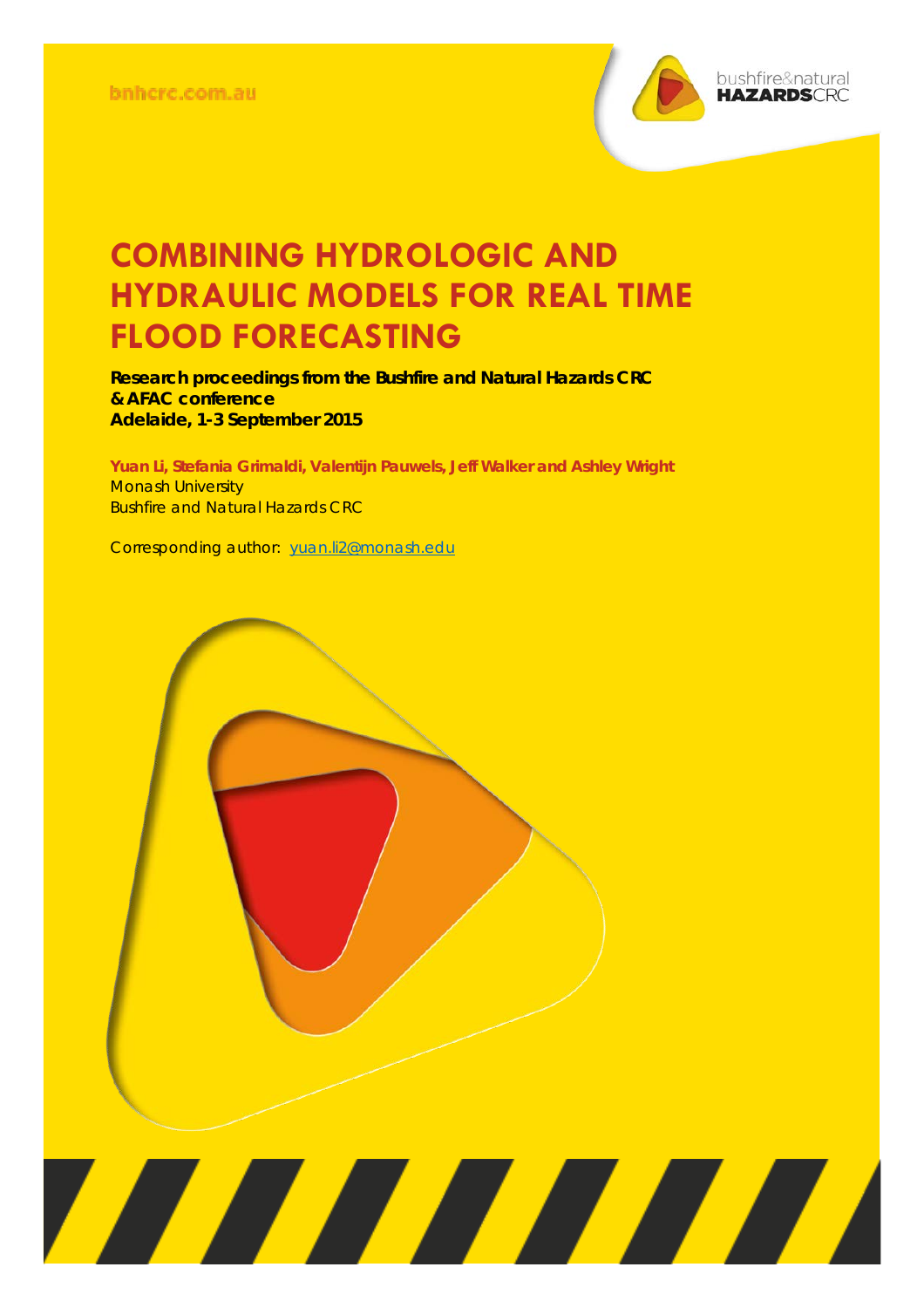**COMBINING HYDROLOGIC AND HYDRAULIC MODELS FOR REAL TIME FLOOD FORECASTING|** REPORT NO. 2015.111



| Version | <b>Release history</b>      | Date       |
|---------|-----------------------------|------------|
| 10      | Initial release of document | 03/09/2015 |



**Business Australian Government** Cooperative Research<br>Centres Programme Department of Industry and Science

© Bushfire and Natural Hazards CRC 2015

No part of this publication may be reproduced, stored in a retrieval system or transmitted in any form without the prior written permission from the copyright owner, except under the conditions permitted under the Australian Copyright Act 1968 and subsequent amendments.

## **Disclaimer:**

Monash University and the Bushfire and Natural Hazards CRC advise that the information contained in this publication comprises general statements based on scientific research. The reader is advised and needs to be aware that such information may be incomplete or unable to be used in any specific situation. No reliance or actions must therefore be made on that information without seeking prior expert professional, scientific and technical advice. To the extent permitted by law, Monash University and the Bushfire and Natural Hazards CRC (including its employees and consultants) exclude all liability to any person for any consequences, including but not limited to all losses, damages, costs, expenses and any other compensation, arising directly or indirectly from using this publication (in part or in whole) and any information or material contained in it.

**Publisher:**

Bushfire and Natural Hazards CRC

September 2015